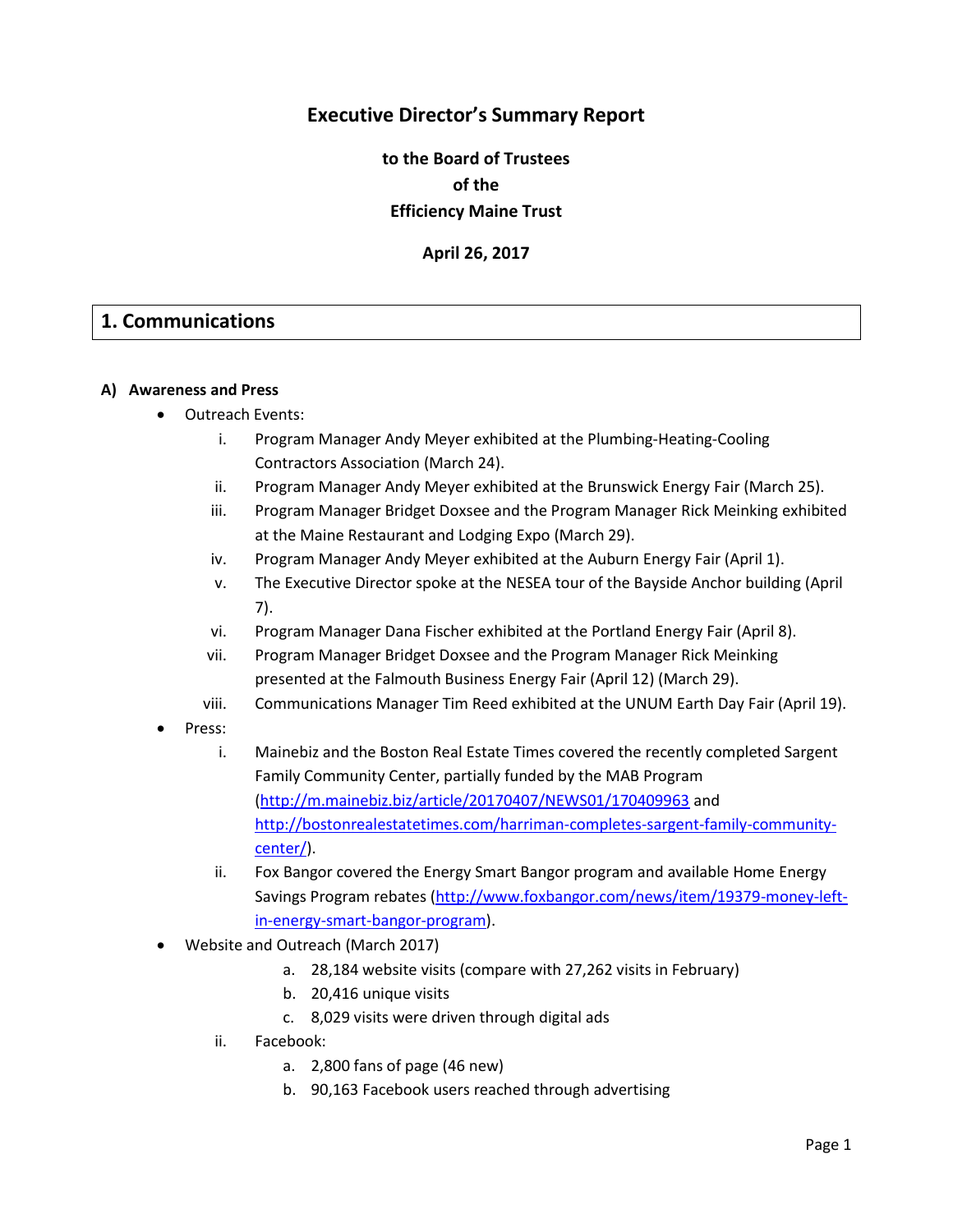## **B) Call Center (March 2017)**

- 1,907 inbound phone calls (96% answered within 20 seconds)
- 533 inbound emails
- 1,211 inbound mail (mostly rebate claims)
- 589 outbound calls made in order to complete 69 Appliance Rebate evaluation surveys

#### **C) Government Relations**

- The Energy, Utilities and Technology Committee voted unanimously to confirm the nominations of Ken Fletcher and David Stapp to the EMT Board of Trustees (April 12).
- The Executive Director provided testimony on:
	- o LD 930: An Act to Protect Maine Families by Enhancing Well Water Regulation (March 30);
	- o LD 1062: An Act to Expand the Availability of Electric Vehicle Charging Stations in Maine (April 4); and
	- $\circ$  LD 755: An Act to Amend the Law Regarding Non-transmission Alternatives Investigations Required for Proposed Transmission Line Projects (April 4).
- EMT Staff is monitoring the discussion and progress on:
	- o LD 822: An Act to Ensure Fairness Among Large Consumers of Natural Gas;
	- o LD 1373: An Act to Protect and Expand Access to Solar Power in Maine;
	- o LD 1313: An Act to Establish Energy Policy in Maine (RGGI funding);
	- o LD 1515: An Act to Reduce Electric Rates for Maine Businesses by Amending the Laws Governing Spending from the Regional Greenhouse Gas Initiative Trust Fund
	- o LD 1151: An Act to Allow Promotional Allowances by Natural Gas Utilities; and
	- o LD 1487: An Act to Control Electricity Transmission Costs through Non-Transmission Alternatives.
- PUC Activities:
	- $\circ$  The Executive Director submitted written comments in support of the Low Income Stipulation filed by the Trust and attended a hearing on the stipulation (April 14).
	- o The Trust attended a technical conference on its Annual Update (April 5) and a technical conference on its year-to-date results (March 28).
	- o The PUC issued a Notice of Inquiry on The Trust's evaluation and TRMs. The Trust had the opportunity to respond to questions from Staff at a case conference (March 29).
	- $\circ$  On April 25, 2017, the PUC unanimously approved budget adjustments enumerated in the Trust's Annual Update filing of March 1, 2017, related to sustaining funding for the Home Energy Savings Program.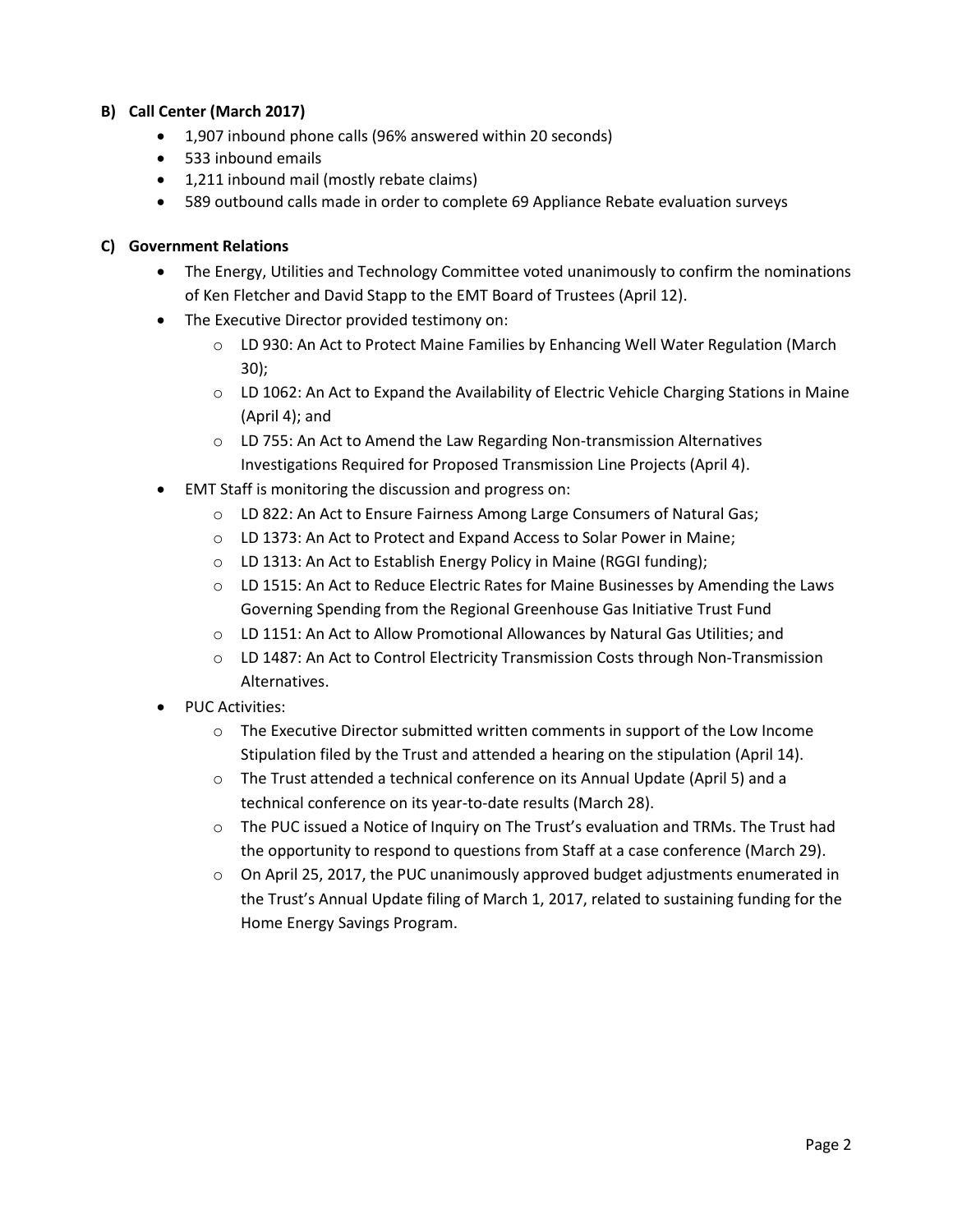# **2. Program Highlights<sup>1</sup>**

 $\ddot{\phantom{a}}$ 

## **C&I Prescriptive (CIP) Program – Electric Measures**

- $\circ$  Growth in weekly incentive payments and project pipeline continues. The current project pipeline represents \$4 million in forecasted commitment of incentives (the pipeline has more than doubled over the last 3 months).
- o Staff preapproved 43 projects submitted for the Classroom Lighting Promotion (represents \$1 million in additional incentives). To date, \$218,715 has been paid for this promotion. Installations are to be complete by April 21.
- o Staff has preapproved 11 projects to date for the Automobile Parking Lot Lighting Promotion (to replace 1,000W metal halides), which represents \$289,000 in additional incentives.
- o The program continues to host monthly webinars for Qualified Partners. The program includes 689 Qualified Partner companies and 841 individuals; new QP requests are ongoing.
- o The program is preparing for Annual Qualified Partner Certification, comprising five on-site sessions and webinar options to review FY2018 program.



#### **C&I Prescriptive Program Electric Measures Pipeline**

 $1$  The Updated Financials table reported for each Program reflects data pulled from the Trust's financial management system as of mid-month; the Summary Program Update table is pulled from the Efficiency Maine project tracking database as of April 21, 2017.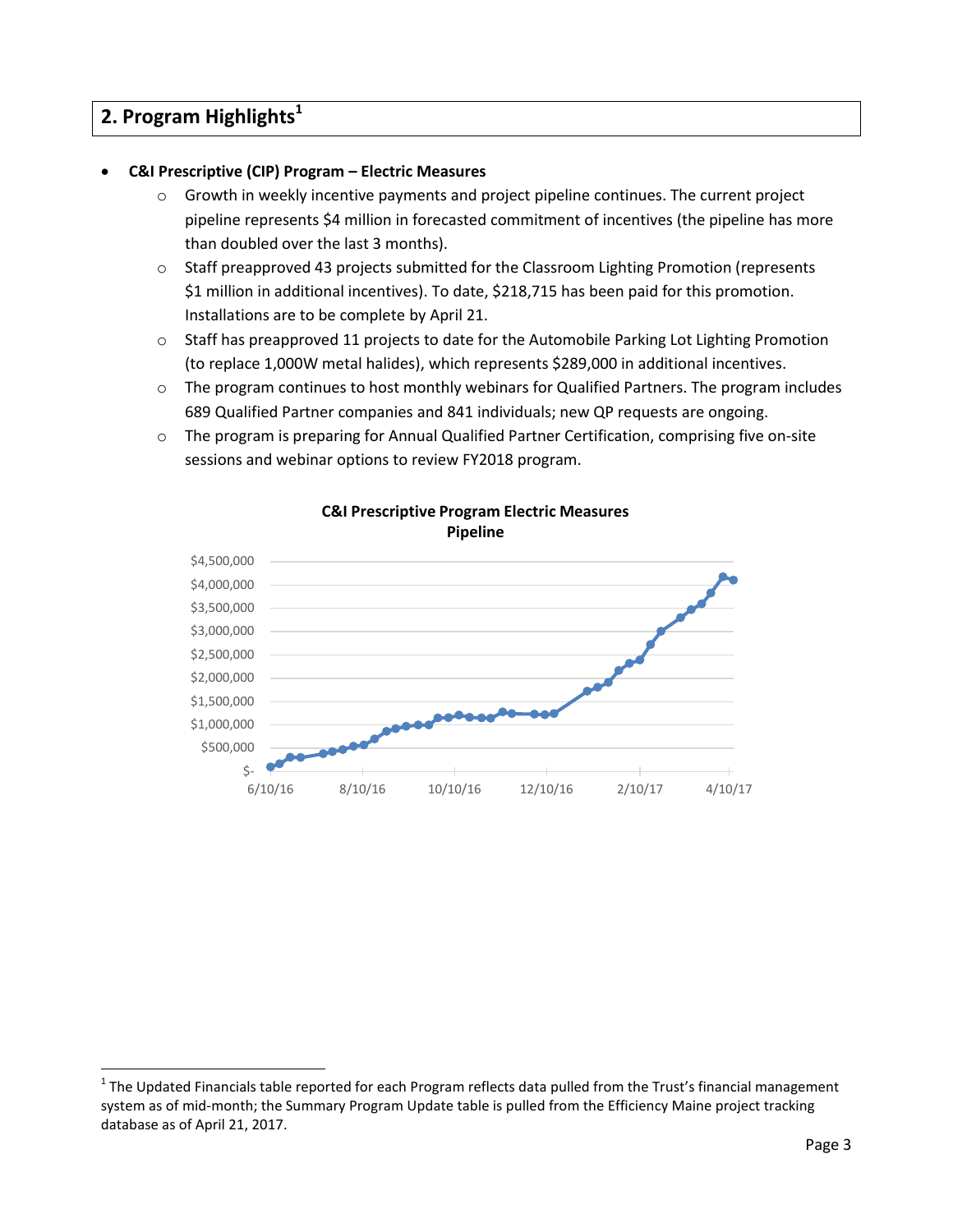

#### **C&I Prescriptive Program Electric Measures Incentives Paid**

| <b>Updated Financials</b>       | Program<br>Investment |
|---------------------------------|-----------------------|
| FY2017 Program Budget           | \$8,574,935           |
| $7/1$ to $3/31$ Spending        | \$3,191,678           |
| Percent of Budget Spent to Date | 37%                   |
| Percent of Year Passed          | 75%                   |

| <b>Summary Program Update</b> | kWh Savings | <b>Participants</b> |
|-------------------------------|-------------|---------------------|
| Start of fiscal year to 2/28  | 11,247,280  | 915                 |

| Project Type (through 2/28)          | <b>Participants</b> |
|--------------------------------------|---------------------|
| <b>Lighting Solutions</b>            | 592                 |
| <b>Heating and Cooling Solutions</b> | 299                 |
| <b>Compressed Air Solutions</b>      | 24                  |

## **C&I Prescriptive Program – Natural Gas Measures**

- o The current project pipeline is \$384,206 in incentives, and an upward trend continues.
- o A Restaurant Spray Nozzle promotion mailing was sent out in the week of January 23; the team has delivered 258 nozzles to date.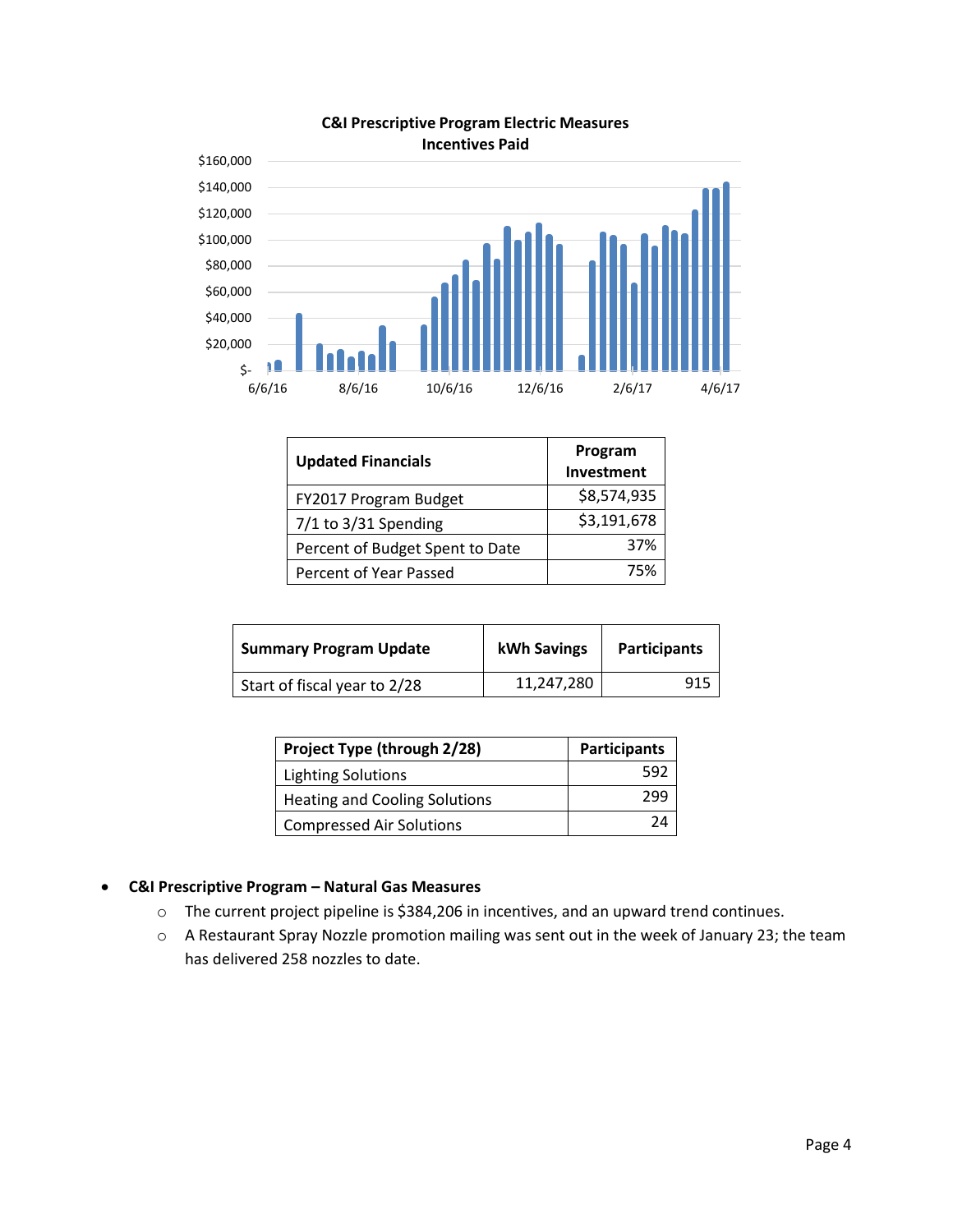





| <b>Updated Financials</b>       | Program<br>Investment |
|---------------------------------|-----------------------|
| FY2017 Program Budget           | \$1,255,720           |
| $7/1$ to $3/31$ Spending        | \$293,766             |
| Percent of Budget Spent to Date | 23%                   |
| Percent of Year Passed          | 75%                   |

| <b>Summary Program Update</b> | <b>MMBtu</b><br><b>Savings</b> | <b>Participants</b> |
|-------------------------------|--------------------------------|---------------------|
| Start of fiscal year to 2/28  | 18,054                         | 36                  |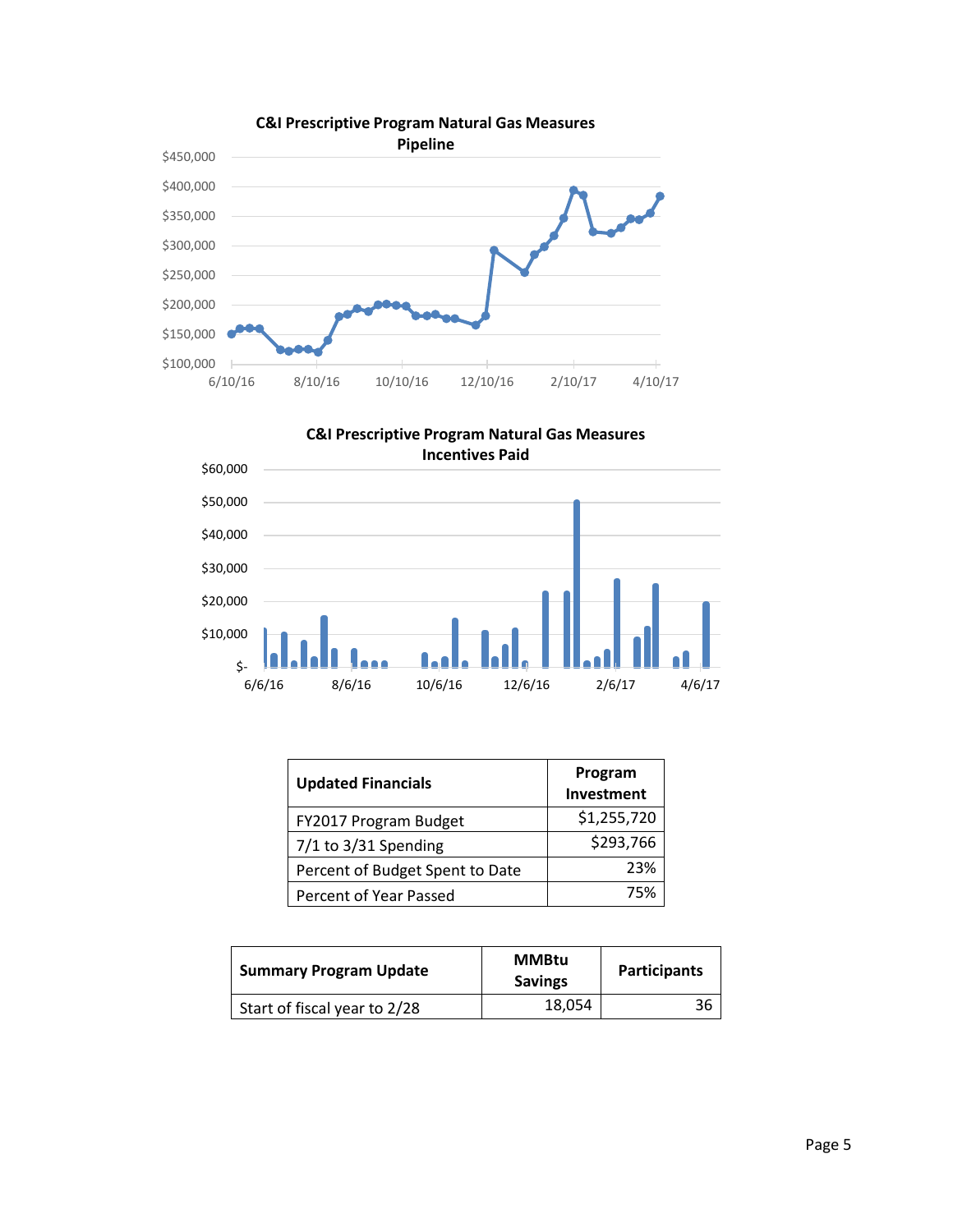#### **C&I Prescriptive Program – All Fuels (e.g., Oil) Measures / Heating Solutions**

- o The current project pipeline is \$446,710 in incentives, which is trending up over last month.
- o The program launched the Heating Solutions Distributor Discount Program (mid-stream) in late March. There are 29 distributors under MOU, with another company pending an MOU.





**C&I Prescriptive Program All Fuels (e.g., Oil) Measures** 

| <b>Updated Financials</b>       | Program<br><b>Investment</b> |
|---------------------------------|------------------------------|
| FY2017 Program Budget           | \$1,139,855                  |
| $7/1$ to 3/31 Spending          | \$543,286                    |
| Percent of Budget Spent to Date | 48%                          |
| Percent of Year Passed          | 75%                          |

6/6/16 8/6/16 10/6/16 12/6/16 2/6/17 4/6/17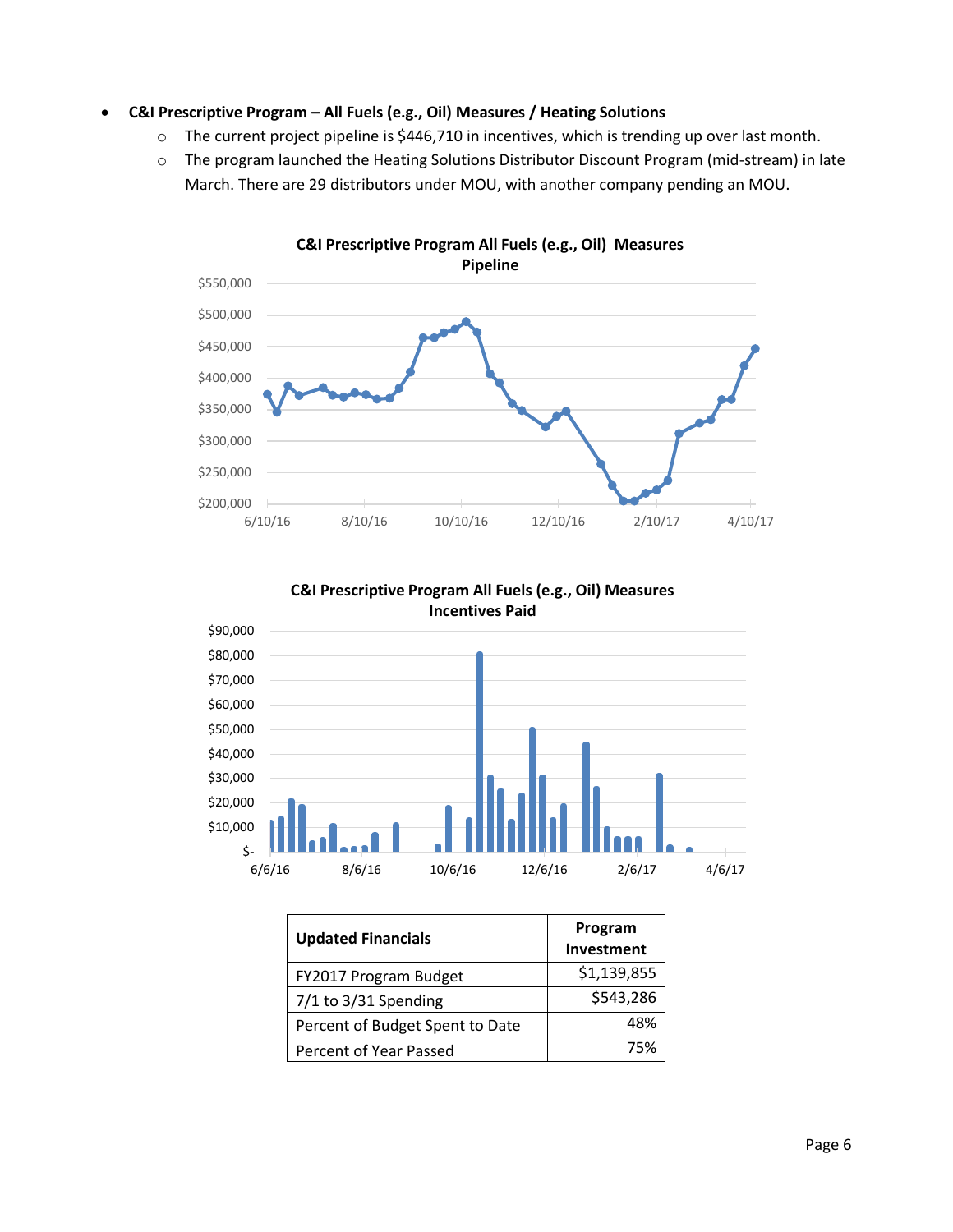| <b>Summary Program Update</b> | <b>MMBtu</b><br><b>Savings</b> | <b>Participants</b> |
|-------------------------------|--------------------------------|---------------------|
| Start of fiscal year to 2/28  | 22,378                         | 39                  |

#### **C&I Custom Program**

- o Since the last Board meeting, the pipeline of small custom projects has grown modestly, adding 4 new projects worth \$68,000 in incentives. The total small custom pipeline now consists of 29 projects worth \$1,344,000 in incentives.
- o The Review Committee did not meet in the month of March.
- o The Distributed Generation initiative pipeline now consists of 10 projects worth potentially \$5.8 million in incentives. Staff does not expect that all of these projects will meet the May 1 deadline; adjusted for probability of award, there are \$2.7 million in the pipeline.

| <b>Updated Financials</b>       | Program<br>Investment |
|---------------------------------|-----------------------|
| FY2017 Program Budget           | \$18,331,793          |
| 7/1 to 3/31 Spending            | \$4,768,792           |
| Percent of Budget Spent to Date | 26%                   |
| Percent of Year Passed          | 75%                   |

| <b>Additional Details on FY 2017 Financials</b>        | Program<br>Investment |
|--------------------------------------------------------|-----------------------|
| Encumbrances (under contract)                          | \$5,408,295           |
| Awards (pending contracts)                             | \$500,000             |
| Pipeline                                               | \$3,701,110           |
| Total Expenditures, Encumbrances, Awards &<br>Pipeline | \$14,378,195          |
| Percent of Budget                                      | 78%                   |

| <b>Summary Program Update</b> | <b>MMBtu</b><br><b>Savings</b> | kWh Savings | <b>Participants</b> |
|-------------------------------|--------------------------------|-------------|---------------------|
| Start of fiscal year to 2/28  | 187,616                        | 17.601.214  | 16                  |

#### **•** Small Business Initiative

o Staff conducted an informational webinar (April 5) as well as an in-person contractor training event in Region 7 (March 13). Currently, 4 participating contractors are on board (subcontractor agreements signed); the team is continuing discussions with additional contractors for Region 7 (expect at least 3 more to participate).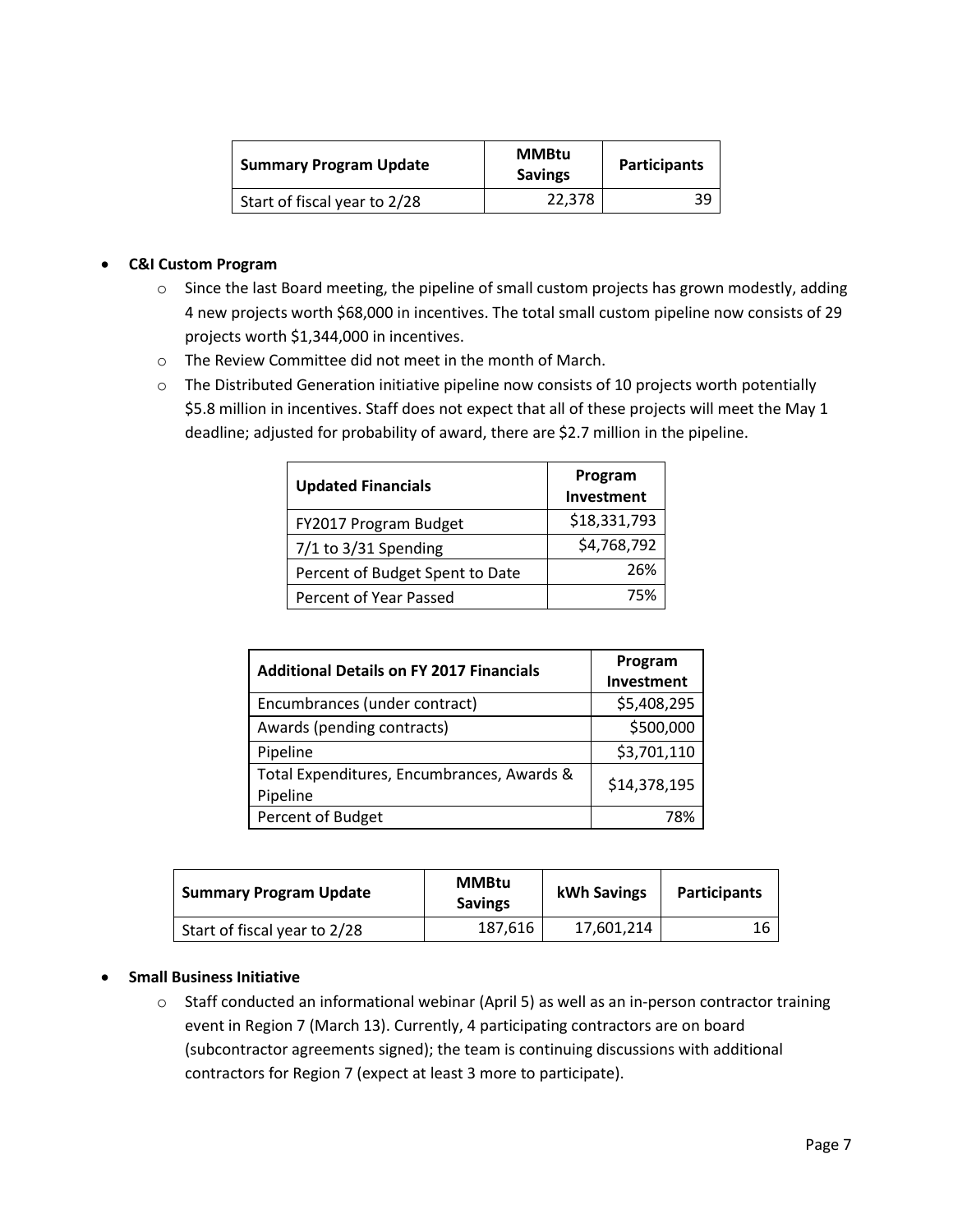- o The delivery team conducted a transition meeting with Gilman Electrical Supply representatives from the Biddeford and Portland locations (April 10) as they ramp up to supply materials for Region 7 projects.
- o Projects have started in Region 7, with 13 projects that were pre-approved this month.
- $\circ$  Field staff are successfully bringing in potential customers and working with contractors to move projects along faster in Regions 5 and 6.
- o The SBI pipeline is growing steadily. As of April 14, there were 139 projects in the pipeline for all regions representing approximately \$819,000 in incentives, broken out by region below:
	- i. Region 5: 37 projects in pipeline (representing \$217,334 in incentives and 347,803 kWh savings).
	- ii. Region 6: 89 projects in pipeline (representing \$540,852 in incentives and 913,117 kWh savings).
	- iii. Region 7: 13 projects in pipeline (representing \$61,003 in incentives and 96,110 kWh savings).
- o Customer outreach is underway in Region 7. The delivery team is utilizing CMP customer data for small businesses (SGS rate classes) to plan and conduct targeted outreach in Region 7.
- o The team is working with contractors to complete a target number of projects between March 13 to April 30. As of April 14, 68 target projects had been completed as part of this push, representing \$356,868 in incentives paid (including projects paid through April 17).



| Small Business Initiative |  |
|---------------------------|--|
| <b>Pipeline</b>           |  |

| <b>Updated Financials</b>       | Program<br>Investment |
|---------------------------------|-----------------------|
| FY2017 Program Budget           | \$2,203,926           |
| $7/1$ to $3/31$ Spending        | \$542,770             |
| Percent of Budget Spent to Date | 25%                   |
| Percent of Year Passed          | 75%                   |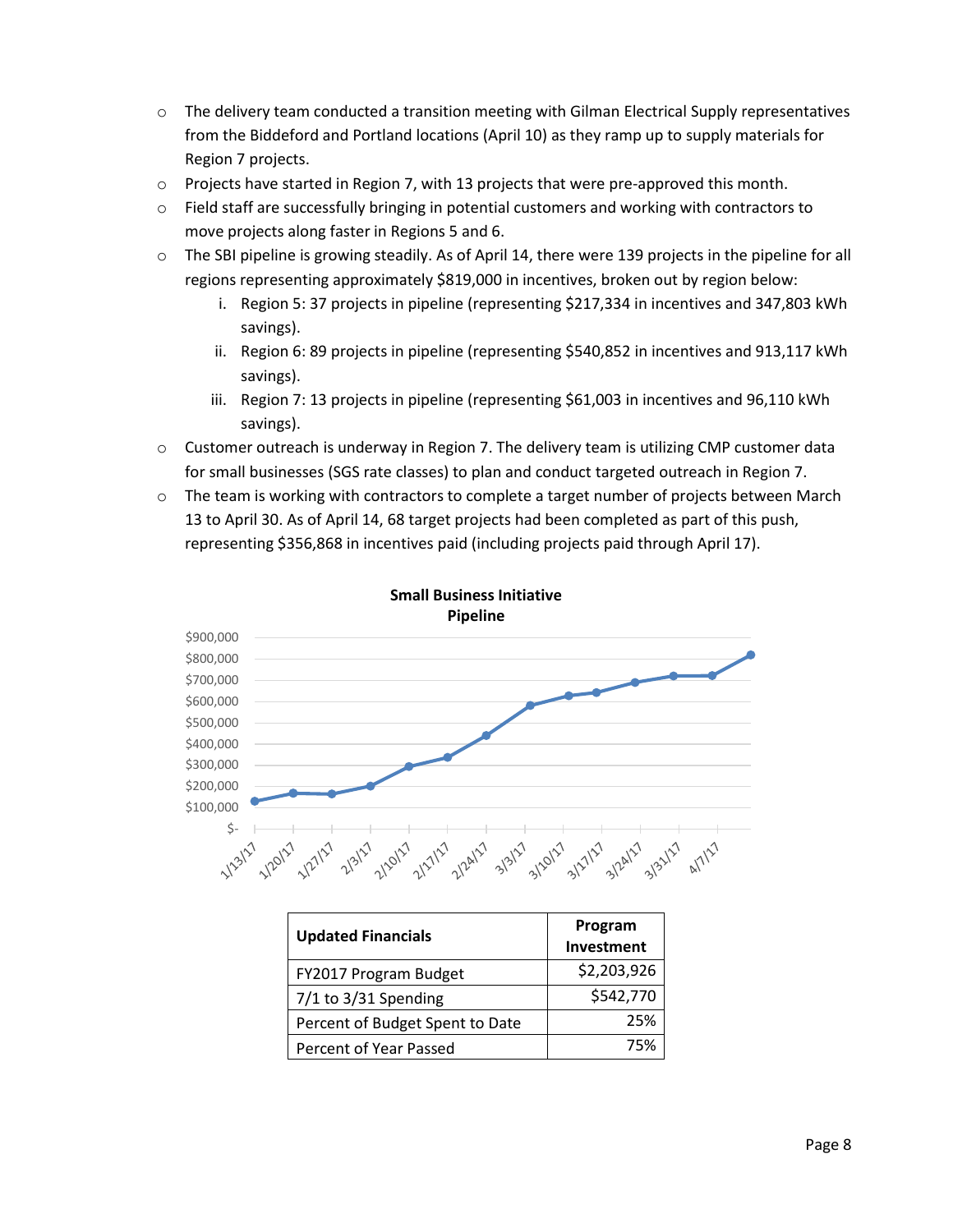| <b>Summary Program Update</b> | kWh Savings | <b>Participants</b> |
|-------------------------------|-------------|---------------------|
| Start of fiscal year to 2/28  | 94,879      |                     |

### **Commercial New Construction – Maine Advanced Buildings Program**

- o Eight (8) projects are under MOU, representing \$708,531 in incentives.
- o Two (2) new projects have been submitted (MOUs being prepared), representing \$101,500 in incentives.
- o Twelve (12) additional projects are being tracked that are not yet under MOU, representing \$186,585 in incentives (probability-weighted estimate).
- o MAB was a sponsor of the Pro Tour coordinate by Northeast Sustainable Energy Association (NESEA) at Bayside (April 7); the MAB plaque was presented to Portland Housing Development Corporation during the event.
- o The team conducted site visits for 2 ongoing projects, including the Gieger project in Lewiston (March 24) and the York Community Auditorium project at York High School (April 10).
- o The team is continuing to follow up on new project leads as identified. The delivery team spoke with SMRT regarding a new corporate office planned for Bangor Savings Bank in Bangor (approx. 80,000 sf), and they are expected to move forward with MAB.

| <b>Updated Financials</b>       | Program<br>Investment |
|---------------------------------|-----------------------|
| FY2017 Program Budget           | \$1,853,073           |
| $7/1$ to $3/31$ Spending        | \$316,368             |
| Percent of Budget Spent to Date | 17%                   |
| Percent of Year Passed          | 75%                   |

| <b>Additional Details on FY 2017 Financials</b> | Program<br>Investment |
|-------------------------------------------------|-----------------------|
| Awards (Project MOUs)                           | \$810,031             |
| Pipeline                                        | \$158,235             |
| Total Expenditures, Awards & Pipeline           | \$1,364,338           |
| Percent of Budget                               | 74%                   |

| <b>Summary Program Update</b> | <b>MMBtu</b><br><b>Savings</b> | <b>kWh Savings</b> | <b>Participants</b> |
|-------------------------------|--------------------------------|--------------------|---------------------|
| Start of fiscal year to 2/28  | 1,330                          | 517,552            |                     |

#### **Home Energy Savings Program**

o March activity picked up from February partly due to contractors' finishing up projects to take advantage of a limited grace period before the reduction of RGGI funded incentives. More than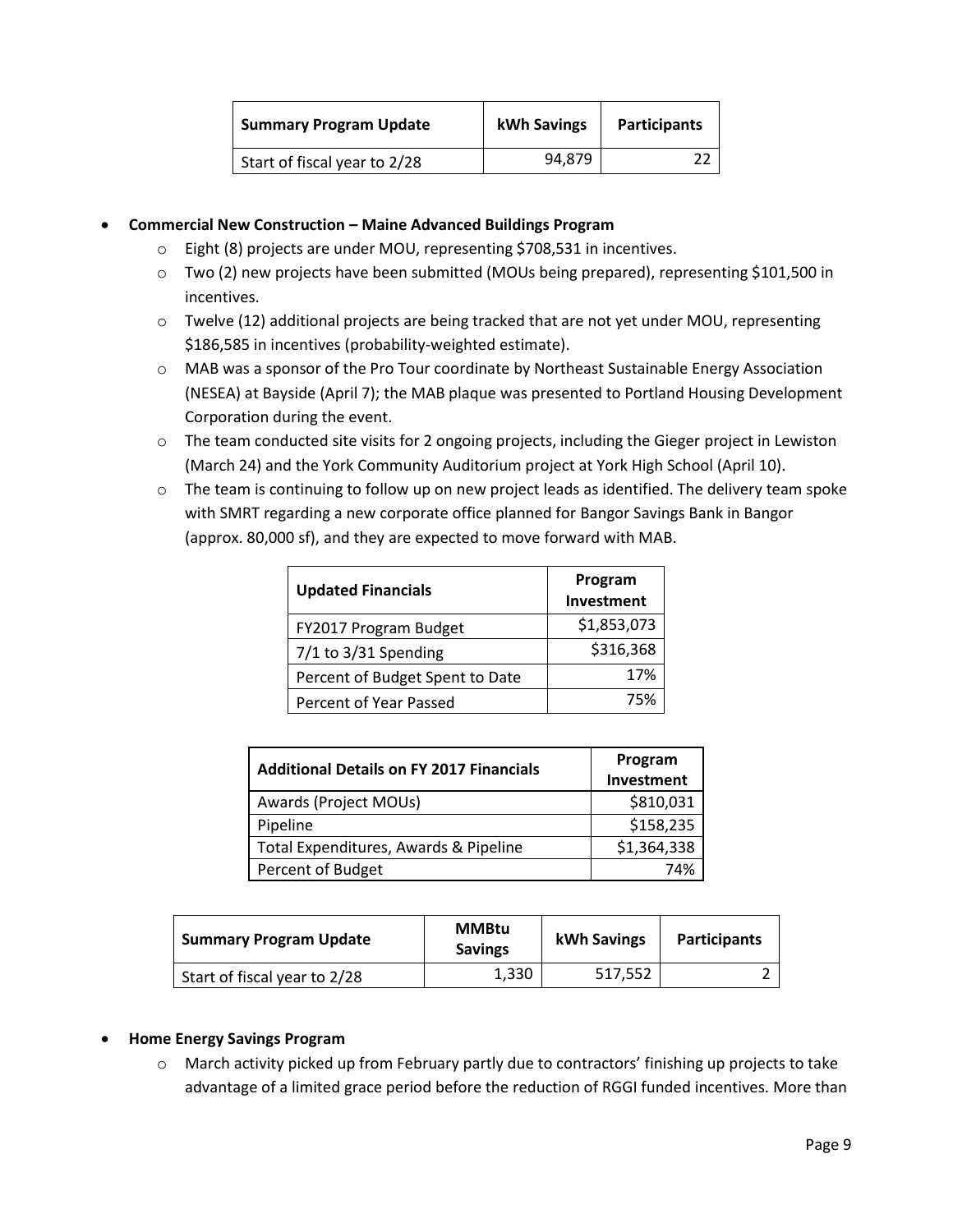590 residential projects were supported in March bringing the total to more than 6,300 homes in the first three quarters of FY2017.

- o Rebates were issued toward the installation of 235 "first" and 94 "second" unit/zone ductless heat pumps in February, similar to prior years and consistently the slowest month of sales.
- o Only 22 loans were closed in March, supporting \$158,000 in upgrades. A total of 320 loans (\$2.45 million in projects) have been closed this fiscal year.



| <b>Updated Financials</b>       | Program<br>Investment |  |
|---------------------------------|-----------------------|--|
| FY2017 Program Budget           | \$10,327,632          |  |
| $7/1$ to $3/31$ Spending        | \$6,016,480           |  |
| Percent of Budget Spent to Date | 58%                   |  |
| Percent of Year Passed          | 75%                   |  |

| <b>Summary Program Update</b> | kWh Savings | <b>MMBtu</b><br><b>Savings</b> | <b>Measures</b> |
|-------------------------------|-------------|--------------------------------|-----------------|
| Start of fiscal year to 2/28  | 7,666,594   | 67,936                         | 5.705           |

| Project Type (through 2/28) | Units |
|-----------------------------|-------|
| Electric Measures           | 3,574 |
| All Fuels Measures          | 2,131 |

#### **Consumer Products Program**

o The program began offering an instant rebate for heat pump water heaters through distributors on March 1. Manufacturers are also providing limited-time discounts. As a result, March volume has significantly increased.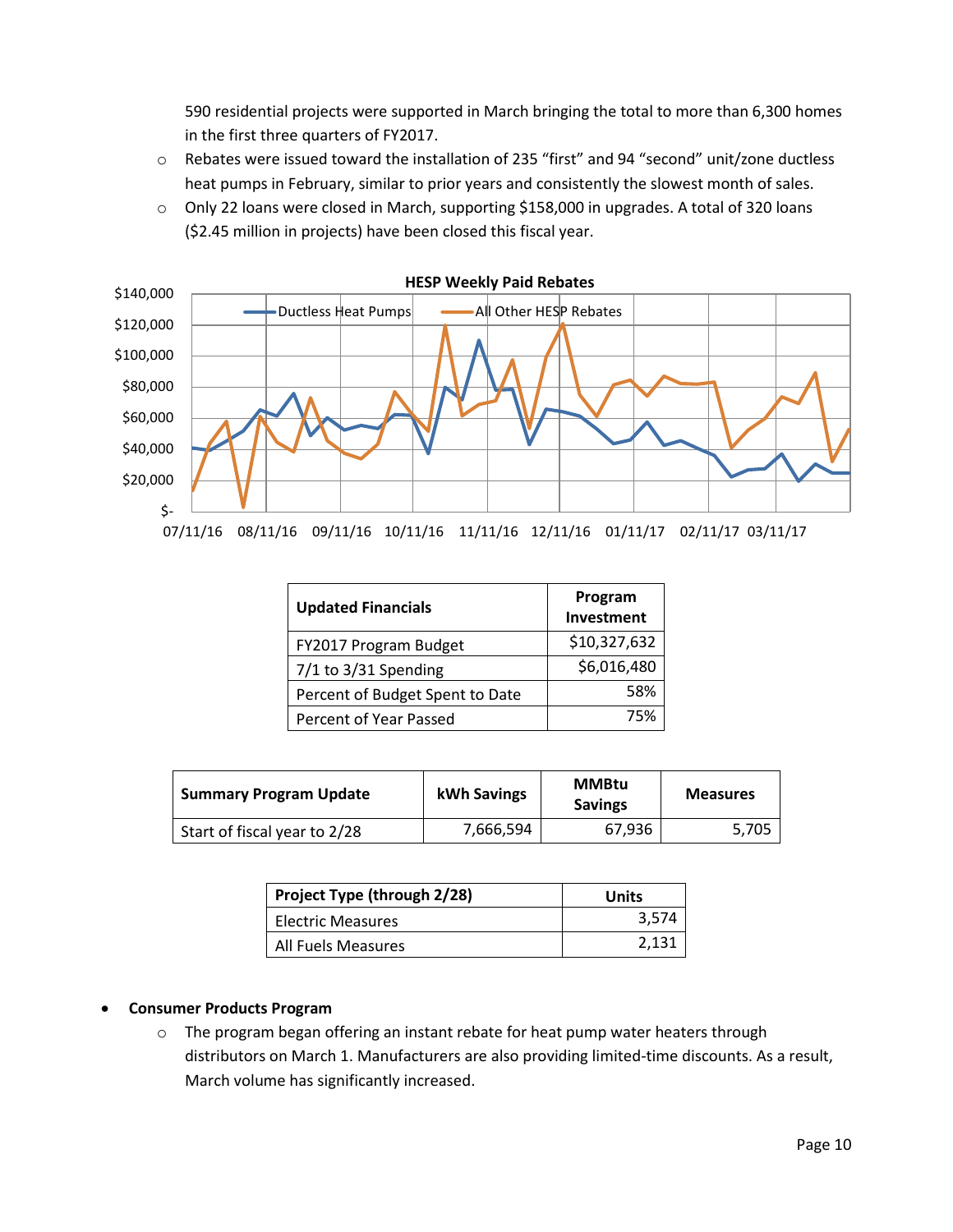o Retail LED sales remain slower than the pace that was modeled in the Triennial Plan, despite introduction of an incentive increase and extensive field support. The team is working on additional steps to spur sales.

**Weekly Bulb Sales YTD – Retail**



o A \$50 rebate for room air purifiers was re-started on March 1.

**Weekly Bulb Sales YTD – Distributor (Unaudited Estimate)**



| <b>Updated Financials</b>       | Program<br>Investment |
|---------------------------------|-----------------------|
| FY2017 Program Budget           | \$11,405,310          |
| $7/1$ to 3/31 Spending          | \$4,636,078           |
| Percent of Budget Spent to Date | 41%                   |
| Percent of Year Passed          | 75%                   |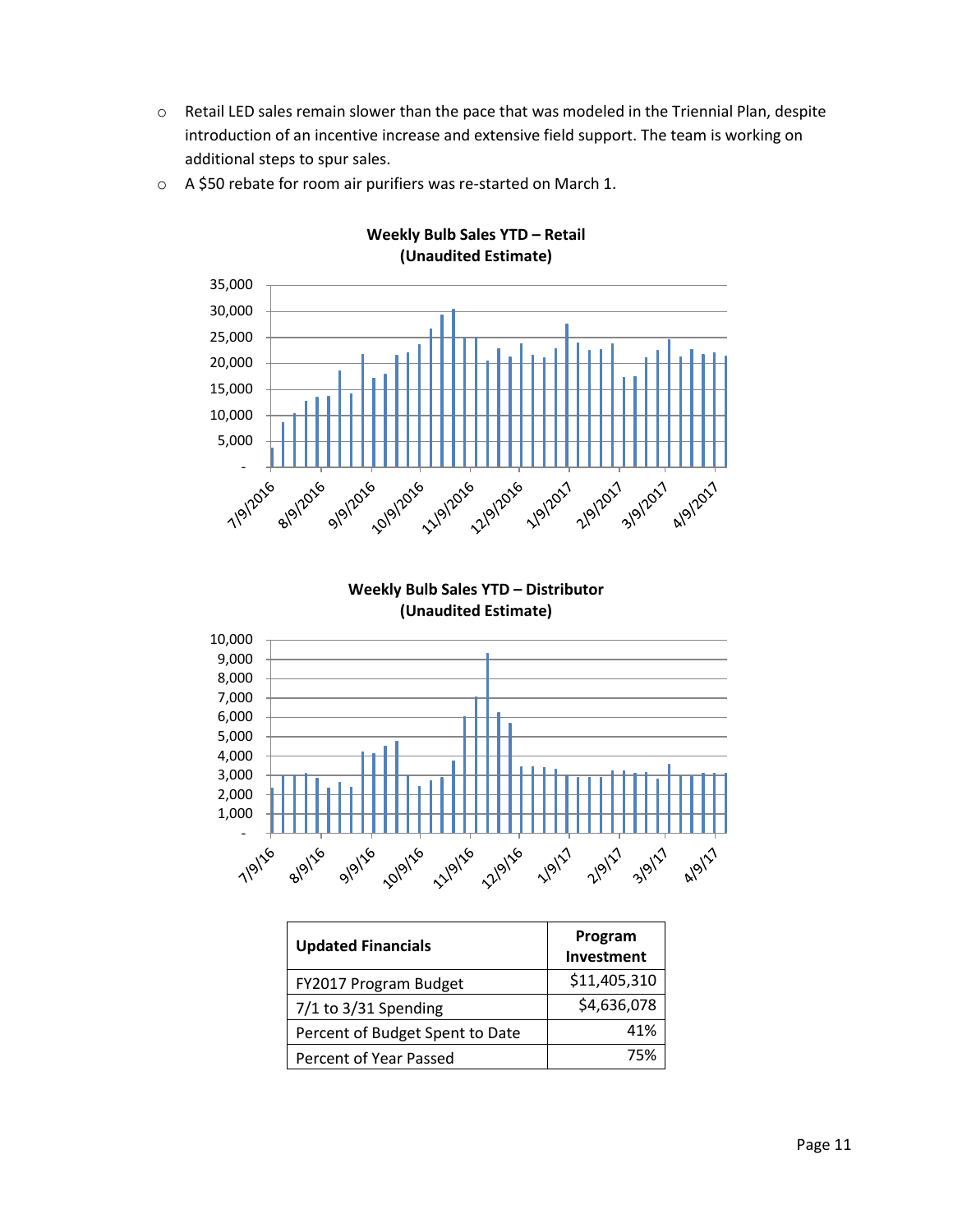| <b>Summary Program Update</b> | kWh Savings | Appliance<br><b>Rebates</b> | <b>Light Bulbs</b> |
|-------------------------------|-------------|-----------------------------|--------------------|
| Start of fiscal year to 2/28  | 21,307,821  | 8.849                       | 1,014,798          |

#### **Low-Income Initiatives**

- $\circ$  In March, the utilities enrolled another 51 participants in the PUC's Arrearage Management Program (AMP) for low-income customers with outstanding electric bills, bringing the total to 1,042 homes from seven utilities since its October 2015 inception. Since inception, 50% of participants have requested and received LEDs and water saving devices through the program.
- $\circ$  The Water Heater Initiative launched November 15 and 27,714 pieces of mail have identified 462 qualified prospects. Installations began in February and 152 have been completed towards an annualized goal of 667 (i.e., a pace of 13/week).
- o The Low Income Direct Mail Program launched March 1, offering LEDs and low-flow devices to LIHEAP participants at no charge. Thus far, 32,073 offers have been mailed and 3,189 kits have been requested and mailed.
- o Food Pantries have distributed over 400,000 LEDs year to date.
- o LIHESP Highlights:
	- i. Twenty-seven (27) homes received basic weatherization under LIHESP in March bringing the total this fiscal year to 198 participating homes. The first half of April has seen as much activity as experienced in most months. Staff anticipates ending the year at a \$400,000+/year pace.
	- ii. One (1) LIHESP home took advantage of the "80% up to \$2,000" heat pump incentive in March, bringing the total incentives to 8 since January.
	- iii. So far in FY2017, 25 contractor companies have completed measures in LIHESP homes in 73 different towns from Eastport to Wells.



#### **LIHESP Weekly and Total Rebate Activity**

| <b>Updated Financials</b> | Program    |
|---------------------------|------------|
|                           | Investment |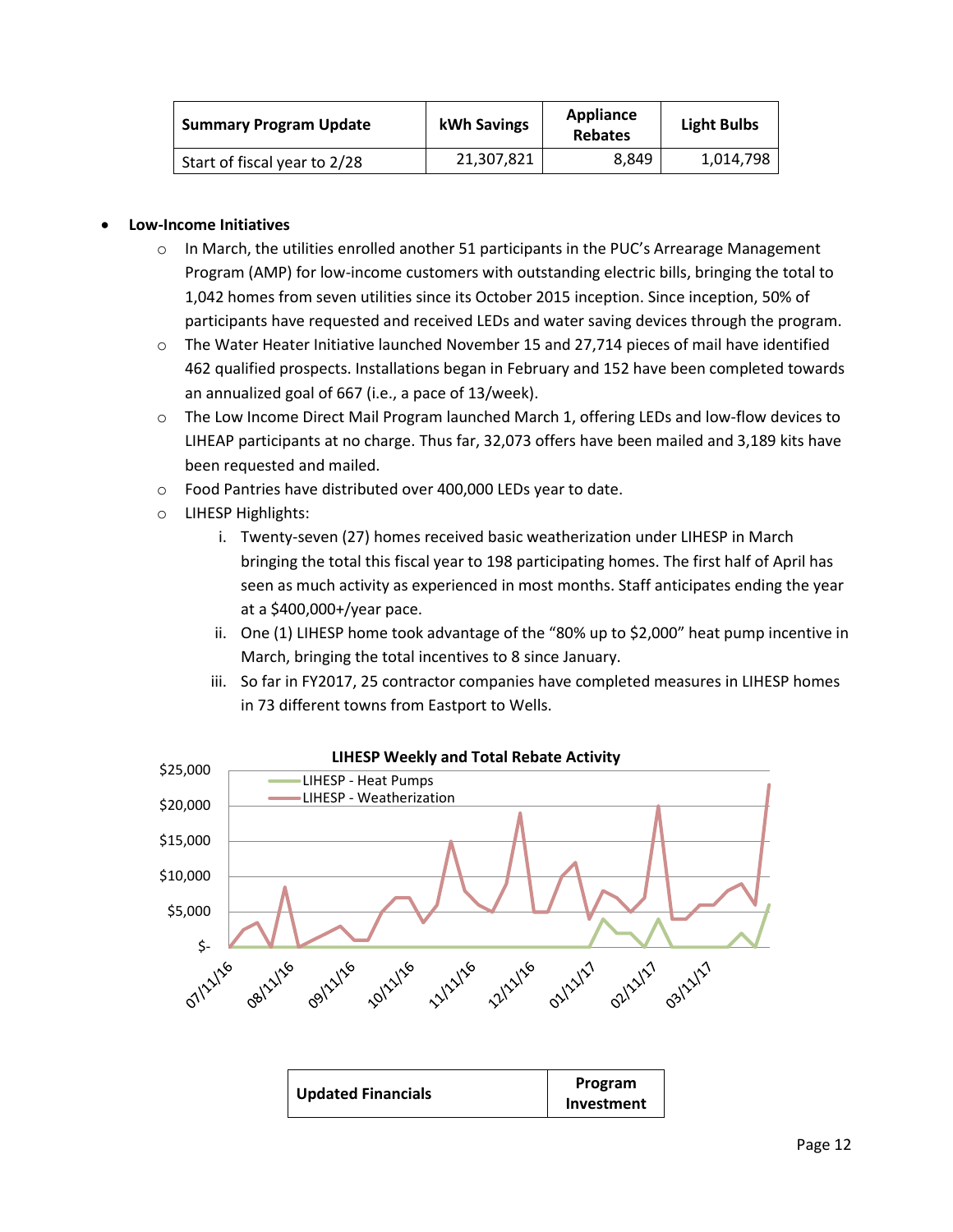| FY2017 Program Budget           | \$5,846,418 |
|---------------------------------|-------------|
| 7/1 to 3/31 Spending            | \$1,479,535 |
| Percent of Budget Spent to Date | 25%         |
| Percent of Year Passed          | 75%         |

| <b>Summary Program Update</b> | kWh Savings | <b>Direct Installs</b> |
|-------------------------------|-------------|------------------------|
| Start of fiscal year to 2/28  | 7,544,714   |                        |

| Other Initiatives (through 2/28) | Units   |
|----------------------------------|---------|
| <b>LIHFSP</b>                    | 174     |
| AMP DIY Kits                     | 239     |
| <b>Food Pantry Bulbs</b>         | 300,506 |

### **Strategic Initiatives (Cross Cutting)**

- **I. Evaluation, Measurement, and Verification (EM&V)**
- The kickoff meeting for a Heat Pump Water Heater (HPWH) Impact Evaluation is planned for April 28.
- The Trust's LED Pricing Trial concluded on April 21. The Staff is working on compiling the results and will report the results of the Trial later this fiscal year.

## **3. Administration and Finance Highlights**

#### **Administration**

- o Management is preparing performance evaluations for all staff.
- o The State's Bureau of the Budget approved a financial order releasing the Natural Gas Conservation Fund collections to the Trust.
- o Staff is starting preparations for the annual audit.
- o Staff received approval from DOE to employ certain limited grant funds toward expenses of the Home Energy Savings Program.
- o Staff is soliciting quotes to renew health insurance premiums.
- o Karen Bickerman has announced that she will be retiring as of the end of the fiscal year.
- **Financial**
	- **•** Revenues